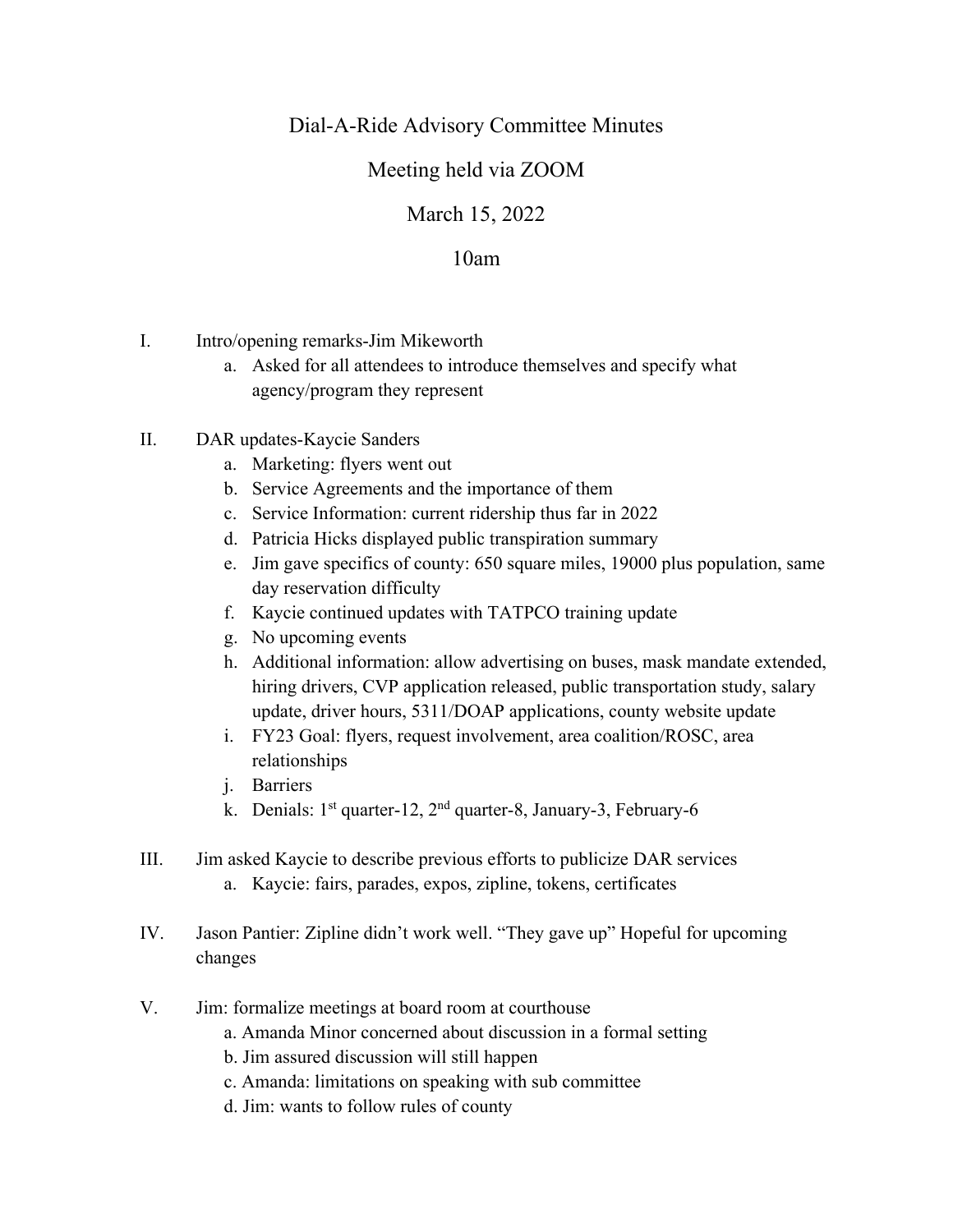- e. Patricia: ultimately it is the board's decision on committee is handled
- f. Jim: agenda items 3 days prior to meeting
- g. Amanda: confused about what Jim was saying-contradictory statements
- h. Sara Ruholl: gave advisory council clarification
- i. Jason: area coalition/ROSC to bring back issue to the council
- VI. Sara: asks about Champaign trips dates and times
- VII. Karen Cook: Denial, providing other options like RIDES plus a. Kaycie: yes, offer available times but not other providers
- VIII. Amanda: RIDES goes to Champaign every day. Join forces to serve county needs Asked about TRIP program.
	- a. Patricia explained TRIP was pilot program through state and they cut funding
- IX. Jason: RIDES question to Karen
- X. Sara: reaching more diverse groups, why is ethnicity on flyers, what is the purpose a. Kaycie answered to fill grant requirements
- XI. Sara: recommends taking ethnicity off flyers
- XII. Patricia: appreciates Sara's feedback
- XIII. Colleen: bilingual drivers?
	- a. Kaycie: DAR would love that, would be beneficial, send them our way
- XIV. Amanda: brochures in Spanish
	- a. Kaycie: working on getting Spanish, audio, and Braille items
- XV. Amanda: can service contracts be broken out of total trips
	- a. Kaycie: leaving decision to Patricia
	- b. Patricia: info provided to county. Up to them if they want something broken out
	- c. Amanda: recommends them to broken out
- XVI. Jim: thanks to Sara, discussion about next meeting date-TBD
- XVII. Meeting adjourns at 11:20am